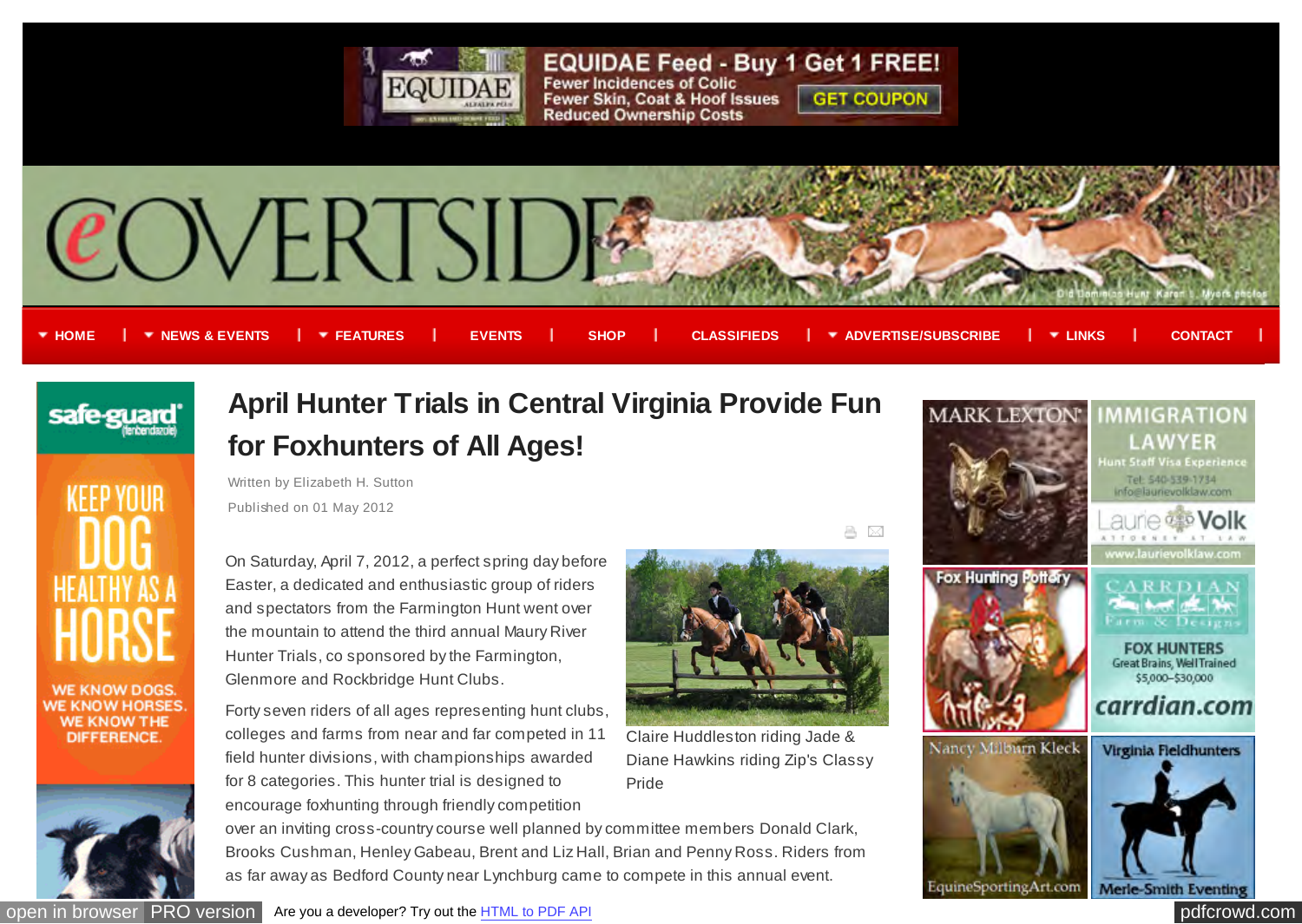

Sandy Rives from the Keswick Hunt judged the event organized by professional organizers

Penny and Brian Ross at the Virginia Horse Center. The course was laid out in the outside area used for Virginia Horse Trials events with both permanent and temporary obstacles created to simulate jumps and obstacles typically found in the hunt field: logs, rails, coops, a bank, a gate plus an interesting water element at the end of the course that resembled a small pond. Foxhunters were put to the test over the gently rolling field with a stunning backdrop of mountains, sloping toward the Maury River that borders the property-hence the name "Maury River Hunter Trials." This annual event is a favorite for Farmington riders who were rewarded with fun riding over a great course. Dr.Kelly Giunta, Carolyn Chapman, Grace McGowan and Mary Buford Hitz contributed towards winning results for the Farmington team. Erin Bartle, an American Eventing Champion in 2011, represented the Rockbridge Hunt riding three horses to contribute to the over-all



Joy Crompton, MFH and Watson Cofield

championship for the hunt accumulating the most points for the day.

Special Trophies and Championships were awarded as follows:

#### **Glenmore Hunt First Flight Championship, qualified Foxhunter**

CH: Erin Bartle, on Firestorm (Rockbridge)

Res CH Joy Crompton, Pocket (Charlottesville)

**The Melvin Poe Cup sponsored by New Meadow Farm:** (Most points accumulated by first flight horse/rider combination, Open.)

1st Erin Bartle, Firestorm, Rockbridge

2<sup>nd</sup> Anna Smith, Ruh-Roh

**The Helen Groves Appointments Championship sponsored by Wendy Higginson:** Best appointed rider and horse dressed in hunting attire (formal or ratcatcher). Judged on traditional hunt appointments

1st Cathi Eklund, Cazador

Sign up for our newsletter **\*** Required field First Name: Last Name: \* Email Address: \* **join**

For [Email Newsletters](http://www.constantcontact.com/jmml/email-newsletter.jsp?pn=rivermedia) you can trust



Subscribing Membership to the MFHA is open to anyone who cares about the future of country lifestyles and wants their voice and vote to make a difference.

As a subscribing member to MFHA, you will also receive Four (4) issues of MFHA's *Covertside* magazine per year and a monthly subscription to the *eCovertside* electronic newsletter.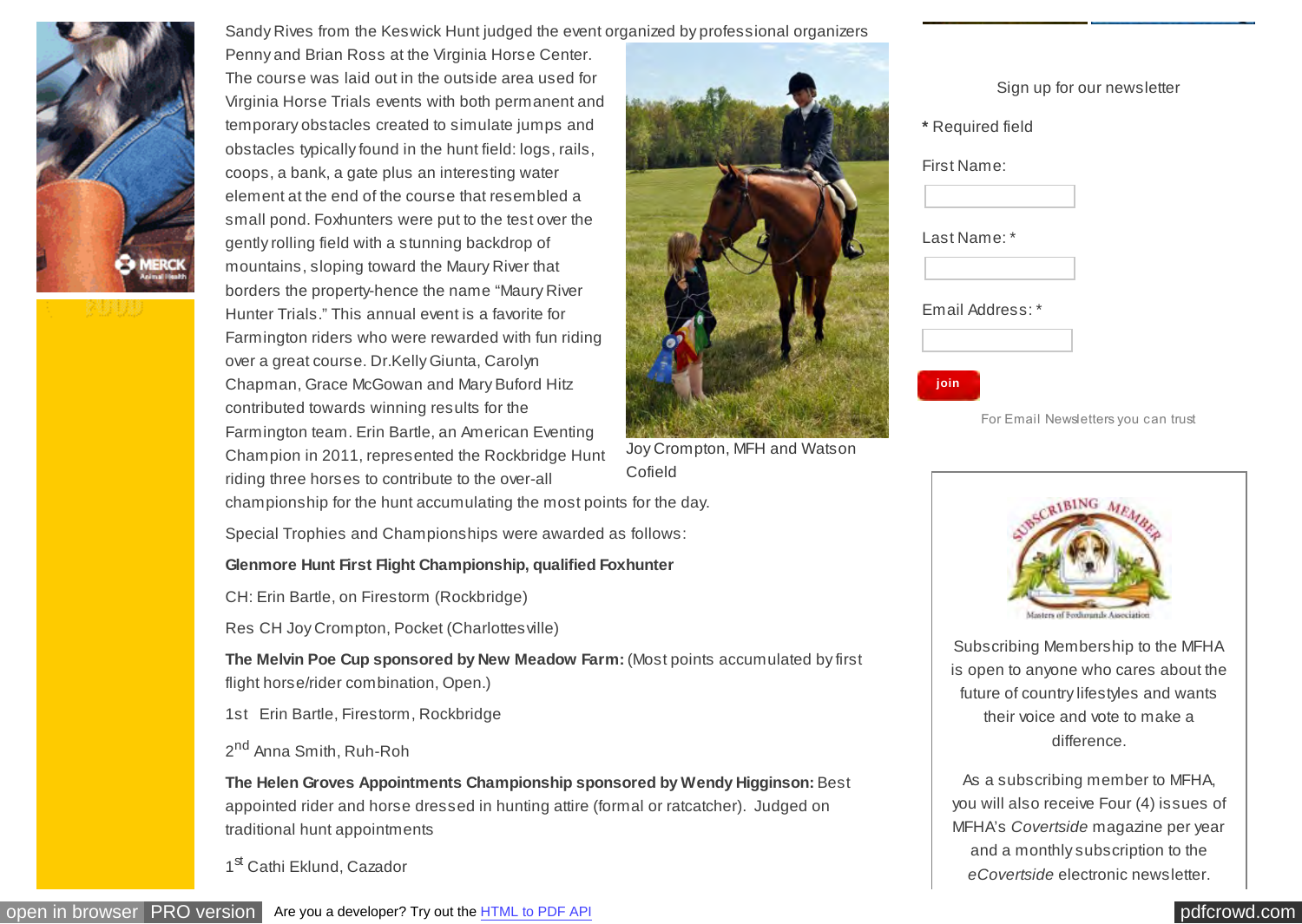2<sup>nd</sup> Crystal Carter, Cowboy

## **The Draft Feed Best Turned Out Horse Championship**

1st Cathi Eklund, Cazador

2<sup>nd</sup> Janette Brunk, Django Guitar

**The Lexington Carriage Company Second Flight Championship, Qualified fox hunter. and The Farmington Hunt Second Flight Championship, Open**

CH: Lily Warington, Killian- Middlebrook Hunt Club

Res CH: Erin Bartle, BLC Hot Damn, Rockbridge Hunt

**Rockbridge Hunt Open Adult (most points accumulated by adult 19-49)**

CH: Erin Bartle, Res CH: Molly Duncan, Syrah

## **The MRHT Junior Championship, sponsored by Performance Equine, Dr. Julie Bullock**

CH: Lily Warmington, Killian, Middlebrook Hunt

Res CH: Crystal Carter, Cowboy

**The Glenn Land Company Jack Benny Champion:** Most points by an Adult, 50 years and over

CH: Deborah Wray, Satchmo , Farmington Hunt

Res CH: Joy Crompton, Pocket, Farmington Hunt

**The Clifford Hunt Championship sponsored by Blue Ridge Equine Clinic:** Most points accumulated by a Hunt Club

CH: Rockbridge

Res CH: Farmington



Karen Bull aboard Zeus







G (F)

**0**





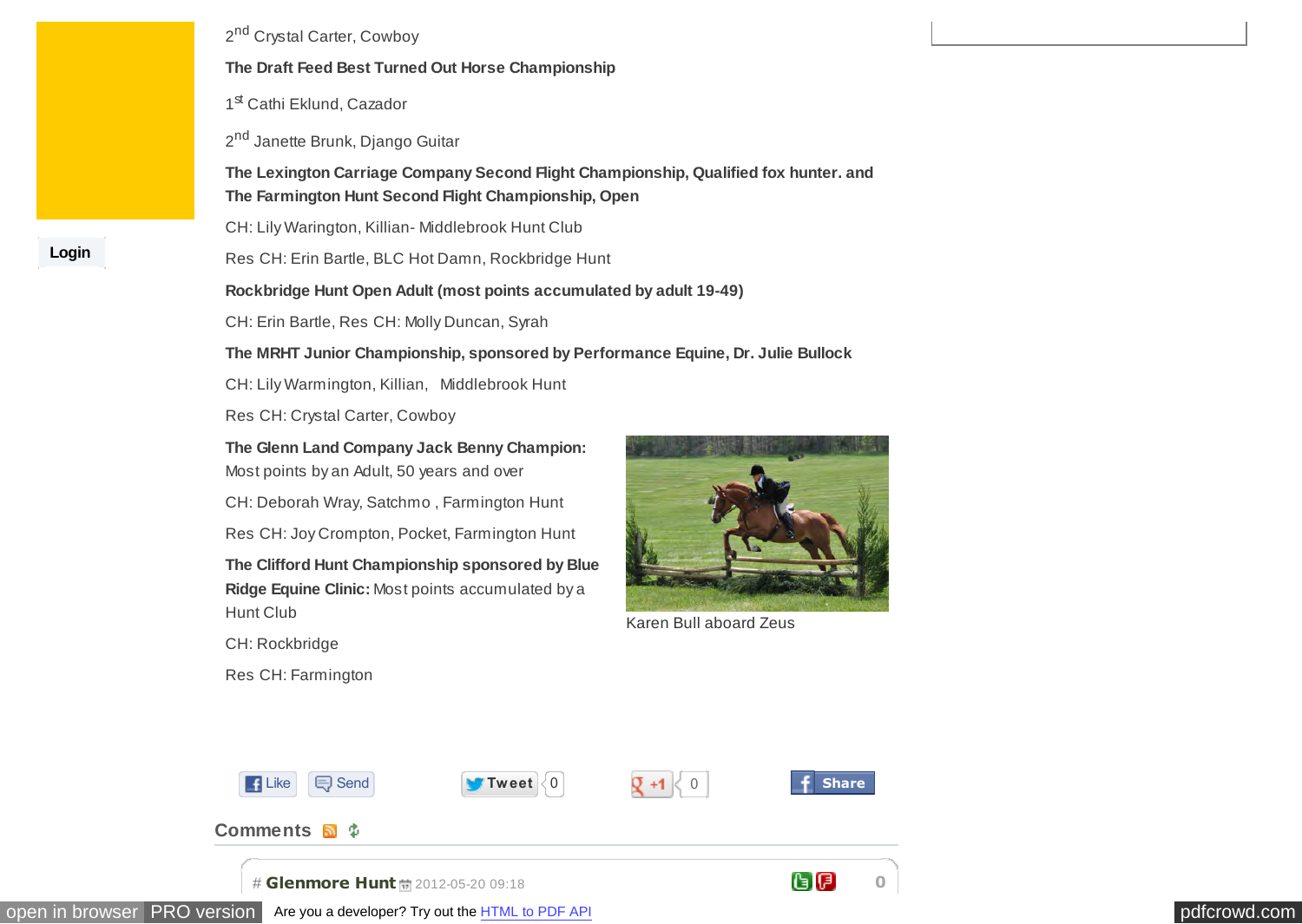[JC omments](http://www.joomlatune.com/)

- [Refresh comments list](#page-0-0)
- [RSS feed for comments to this post](http://www.ecovertside.net/component/jcomments/feed/com_content/296)

## **Add comment**

| Name (required)                         |
|-----------------------------------------|
| E-mail (required, but will not display) |
| <u>0000000000000</u><br>O               |
|                                         |
|                                         |
|                                         |
| 1000 symbols left                       |
| Notify me of follow-up comments         |
|                                         |
| <b><i>\$</i></b> Refresh                |
| <b>Send</b>                             |

E-Squared Editorial Services 2329 Lakeview Rd. SW • Albuquerque, NM 87105

[publisher@covertside.net](mailto:publisher@covertside.net?subject=Website%20Inquiry) • **Telephone:** (505) 553-2671